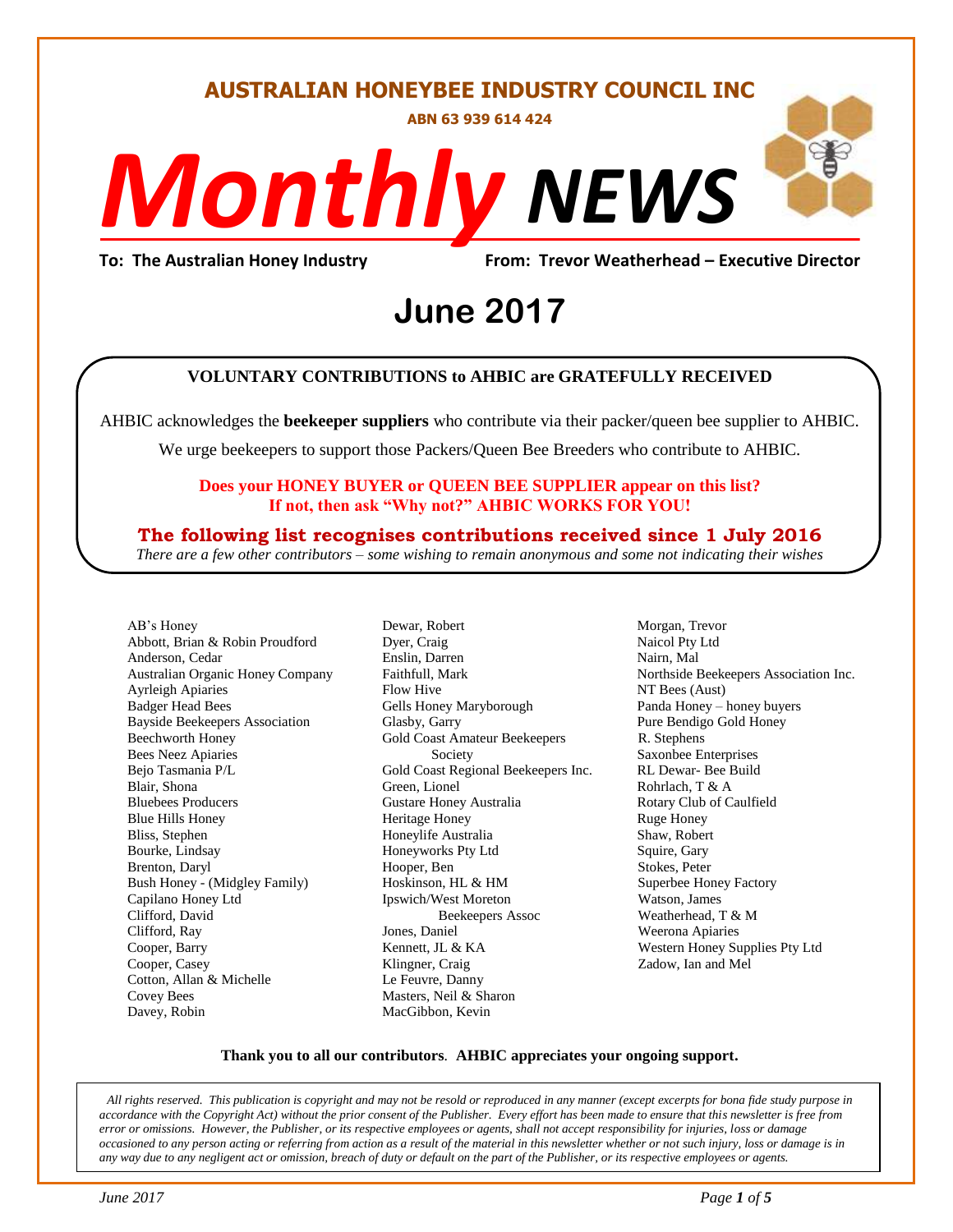#### **AHBIC AGM**

The AHBIC AGM is being held on Saturday 8 July, 2017 in Adelaide. Registrations for observers has closed due to the conditions put on by the venue.

At the AGM there will be elections for a Deputy Chairperson and two (2) Executive members.

#### **M418 CERTIFICATE, OTHERWISE KNOWN AS A 'DECLARATION OF IMPORTED GOODS'**

There are changed conditions for exporters applying for an M418 Certificate, otherwise known as a 'Declaration of Imported Goods'. The notice can be found at the following web address [http://agriculture.gov.au/export/controlled-goods/non-prescribed-goods/industry](http://agriculture.gov.au/export/controlled-goods/non-prescribed-goods/industry-notices/2017/npg160617)[notices/2017/npg160617](http://agriculture.gov.au/export/controlled-goods/non-prescribed-goods/industry-notices/2017/npg160617)

#### **AGM**

Annual conferences for 2017, in chronological order, as I currently have them are:-

| South Australian Apiarists Association            | 6 & 7 July- Adelaide |
|---------------------------------------------------|----------------------|
| Australian Honey Bee Industry Council             | 8 July - Adelaide    |
| National Council of Crop Pollination Associations | TBA                  |
| Australian Queen Bee Breeders Association         | <b>TBA</b>           |

#### **NEW CHEMICAL REGISTRATIONS**

**Application no.:** 108520 **Product name: Product name: Agsure Chlorpyrifos 500 Insecticide**<br> **Active constituent/s: Active in the SOO 4/L** chlorpyrifos (an anti-choline **Applicant name:**<br> **Applicant ACN:**<br> **Applicant ACN:**<br> **Applicant ACN:**<br> **Applicant ACN:**<br> **Applicant ACN: Applicant ACN: Summary of use: For the control of certain insect pests in fruit, vegetables, Date of registration: Product registration no.:** 83508 **Label approval no.: Application no.:** 108967<br>**Product name:** Raystar Raystar Imidacloprid 350 SC Insecticide **Active constituent/s:** 350 g/L imidacloprid<br> **Applicant name:** Raystar Cropprotecti Raystar Cropprotection Pty Ltd<br>610 946 784 **Applicant ACN:**<br>Summary of use: For the control of greyback, childers canegrub in sugarcane and silverleaf applied treatment **Date of registration:** 1 June 2017 **Product registration no.:** 83783<br>
Label approval no.: 83783/108967 Label approval no.: **Application no.:** 105729 **Active constituent/s: 150 g/L indoxacarb 150 g/L indoxacarb Applicant name:** TGAC Australia Pty. Ltd **Applicant ACN: Summary of use: For the control of various species of insect pests in azuki** For the control of various species of insect pests in azuki **Date of registration: Product registration no.:** 82435 Label approval no.:

500 g/L chlorpyrifos (an anti-cholinesterase compound) field crops, pastures, other situations and for the postconstruction management of subterranean termites

whitefly in various vegetable crops in a soil

**ACP Commissioner 150 EC Insecticide** beans, chickpeas, faba beans, mungbeans and soybeans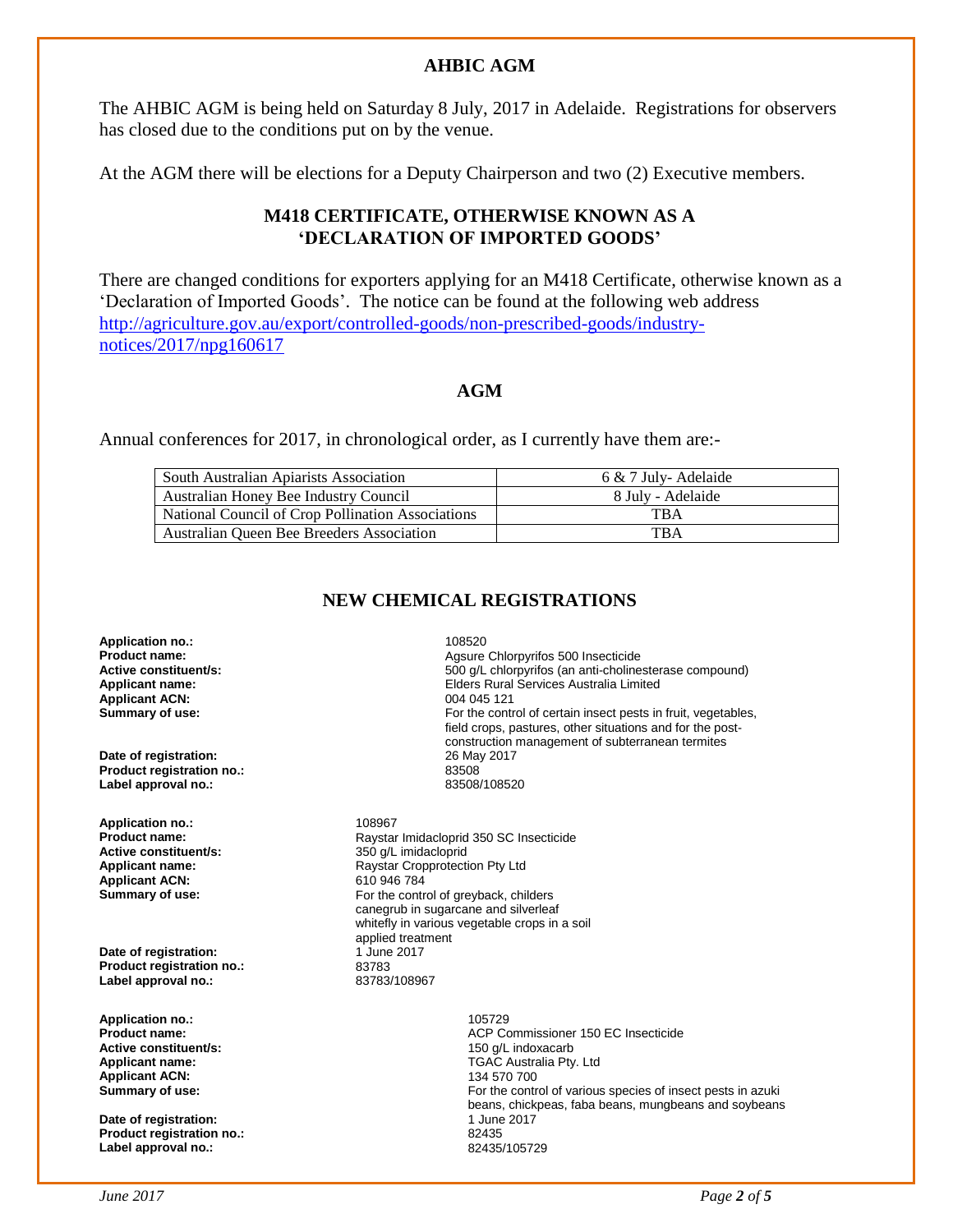**Application no.:** 108807 Active constituent/s:<br>Applicant name: **Applicant ACN:**<br>**Summary of variation:** 

**Date of variation: Product registration no.:**  Label approval no.:

**Pupont Avatar Insecticide**<br>300 a/ka indoxacarb Du Pont (Australia) Pty Ltd<br>000 716 469 **Summary of variation:** To approve a new label for the product 'DUPONT AVATAR INSECTICIDE' with the label name 'DUPONT AVATAR EVO INSECTICIDE' 29 May 2017 52546<br>52546/108807

## **New Biosecurity Officer protects NSW bee industry**

24 May 2017

#### NSW DPI Bee Biosecurity Officer, Rod Bourke

The NSW bee industry will be further protected to minimise the impact of pests and diseases with the appointment of a new Bee Biosecurity Officer based at the Department of Primary Industries (DPI) Tocal College at Paterson.

DPI's Manager of Plant Biosecurity Prevention and Preparedness, Dr Chris Anderson said the new appointment of Rod Bourke as Bee Biosecurity Officer will strengthen the protection of the state's beekeeping industry to ensure its future sustainability and viability.

"The main responsibility of the Bee Biosecurity Officer is to improve awareness of the National Bee Biosecurity Code of Practice (The Code) and the new Biosecurity Act in NSW to all beekeepers across the state and to encourage best-practice biosecurity," Dr Anderson said.

"Mr Bourke will work with apiarists to increase awareness of the Code and to raise the management standards for beekeepers.

"The Code has been developed by the Australian Honey Bee

Industry Council through years of consultation with all state beekeeping bodies and is designed to be the minimum standard for beekeepers to achieve good pest and disease prevention and control.

"The Code allows each state to impose additional standards or exemptions and in NSW our aim is to strengthen the detection and control of the serious endemic disease, American Foulbrood Disease (AFB).

"DPI conducts regular biosecurity compliance operations to identify and eradicate any neglected and abandoned hives as they are a major threat to the health of managed beehives and can be responsible for the spread of AFB."

Beekeepers are reminded they must notify, within 24 hours, the presence or suspected presence of AFB disease to the emergency animal disease watch hotline on 1800 675 888.

Dr Anderson said that Mr Bourke will also interact extensively with biosecurity, research, education and enforcement personnel in NSW, also Bee Biosecurity Officers in other states and Plant Health Australia.

"Mr Bourke comes from a commercial beekeeping family and has been interacting with bees in one way or another all of his life. He currently maintains 20 beehives with his wife and family," Dr Anderson said.

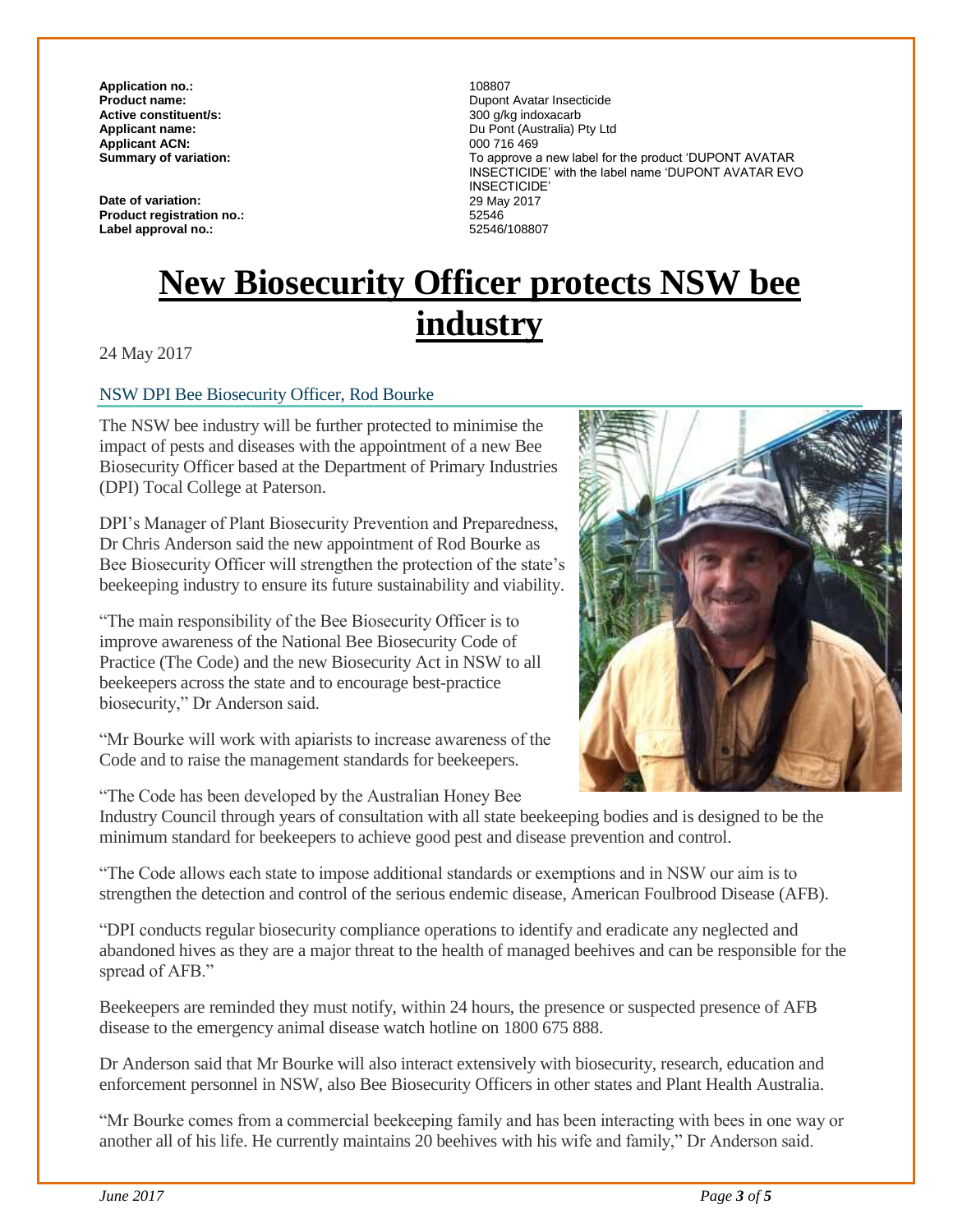"He has worked for the past twenty years in Queensland or the Pacific Islands. He has undertaken a number of different roles that have given him the skills and expertise for his new role."

The Bee Biosecurity Officer position is funded by a compulsory levy in place for honey sales by commercial beekeepers, so this position is predominantly working with commercial beekeepers, but will also play a role within the ever growing amateur beekeeping community, which has in excess of 1500 members

#### **REVIEW AND UPDATE OF THE DEPARTMENT OF AGRICULTURE AND WATER RESOURCES CHARGING GUIDELINES**

Two new Industry Advice Notices (IANs) have been published on the Department of Agriculture and Water Resources website.

- **1. Review and update of the Department of Agriculture and Water Resources Charging Guidelines**
- **2. Non-prescribed goods Export Cost Recovery Charging Arrangement – Cessation of Remissions from 1 July 2017**

The notices can be found at the following web address <http://www.agriculture.gov.au/export/controlled-goods/non-prescribed-goods/industry-notices/2017>

#### **NEW ZEALAND FUNDS FIGHT AGAINST MYRTLE RUST**

New Zealand is funding work in the fight against myrtle rust. With myrtle rust affecting the Myrtaceae family manuka is one that has the potential to be affected along with some other honey producing plants.

See<http://www.scoop.co.nz/stories/SC1706/S00041/new-funding-takes-the-fight-to-myrtle-rust.htm>

#### **NATIONAL PLANT BIOSECURITY STATUS REPORT**

The National Plant Biosecurity Status Report has just been published. See <http://www.planthealthaustralia.com.au/national-programs/national-plant-biosecurity-status-report/>

Note the honey bee on the cover.

#### **SUSPECT SAMPLE IN SOUTHERN NEW SOUTH WALES**

Some bees with K wing symptoms were found in southern New South Wales. Samples were taken and submitted for examination as K wing symptoms can be a sign of tracheal mites (*Acarapis woodi*).

Examination showed no tracheal mites present and no viruses. There was Nosema present but this is not surprising for this time of the year.

Thank you to the New South Wales Department of Primary Industries for their quick and decisive actions.